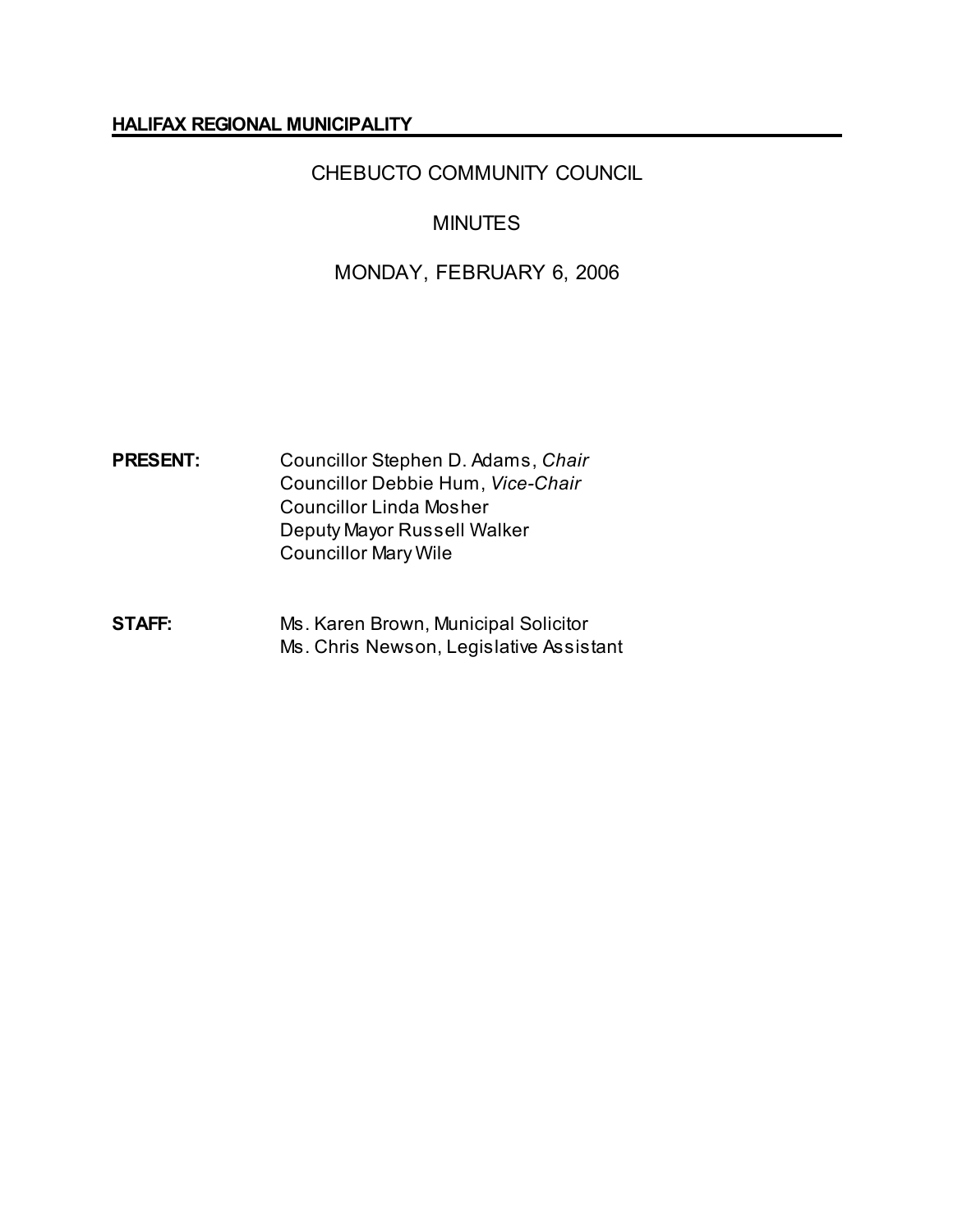# TABLE OF CONTENTS

| 1.             |                                                                                                                                                                                                                                                                                                                                                                                                                                                                                                                                                                       |
|----------------|-----------------------------------------------------------------------------------------------------------------------------------------------------------------------------------------------------------------------------------------------------------------------------------------------------------------------------------------------------------------------------------------------------------------------------------------------------------------------------------------------------------------------------------------------------------------------|
| 2.             |                                                                                                                                                                                                                                                                                                                                                                                                                                                                                                                                                                       |
| 3.             | APPROVAL OF THE ORDER OF BUSINESS AND APPROVAL OF ADDITIONS                                                                                                                                                                                                                                                                                                                                                                                                                                                                                                           |
| 4.             | 4.1                                                                                                                                                                                                                                                                                                                                                                                                                                                                                                                                                                   |
|                | 4.1.2 Request to Have the Reclaimed Parkland at the Corner of<br>Parkland Drive and Langbrae Drive Named in Honour of the Year<br>4.1.3 Welcome to Halifax Sign - St. Margaret's Bay Road  4<br>4.1.5 Time Lines re: Re-Submission of Identical Planning Applications<br>for Consideration by Community Council  5<br>4.1.6 Permission to Install a Sign on HRM Property at the Corner of<br>Regency Park Drive / Lacewood Drive  5<br>4.1.7 Request for a Trail in Hemlock Ravine Park and other HRM<br>Parkland Areas to be Named in Memory of Mr. Colin Stewart. 5 |
| 5.             |                                                                                                                                                                                                                                                                                                                                                                                                                                                                                                                                                                       |
| 6.             |                                                                                                                                                                                                                                                                                                                                                                                                                                                                                                                                                                       |
| 7 <sub>1</sub> |                                                                                                                                                                                                                                                                                                                                                                                                                                                                                                                                                                       |
| 8.             |                                                                                                                                                                                                                                                                                                                                                                                                                                                                                                                                                                       |
|                | 8.1<br>Case 00852: Amendment to Development Agreement, Stoneridge on                                                                                                                                                                                                                                                                                                                                                                                                                                                                                                  |
| 9.             | CORRESPONDENCE, PETITIONS AND DELEGATIONS  12<br>9.1<br>9.2<br>12<br>9.3<br>12<br>9.3.1 Public Safety - Lack of Sidewalks on Chain Lake Drive - Brandon                                                                                                                                                                                                                                                                                                                                                                                                               |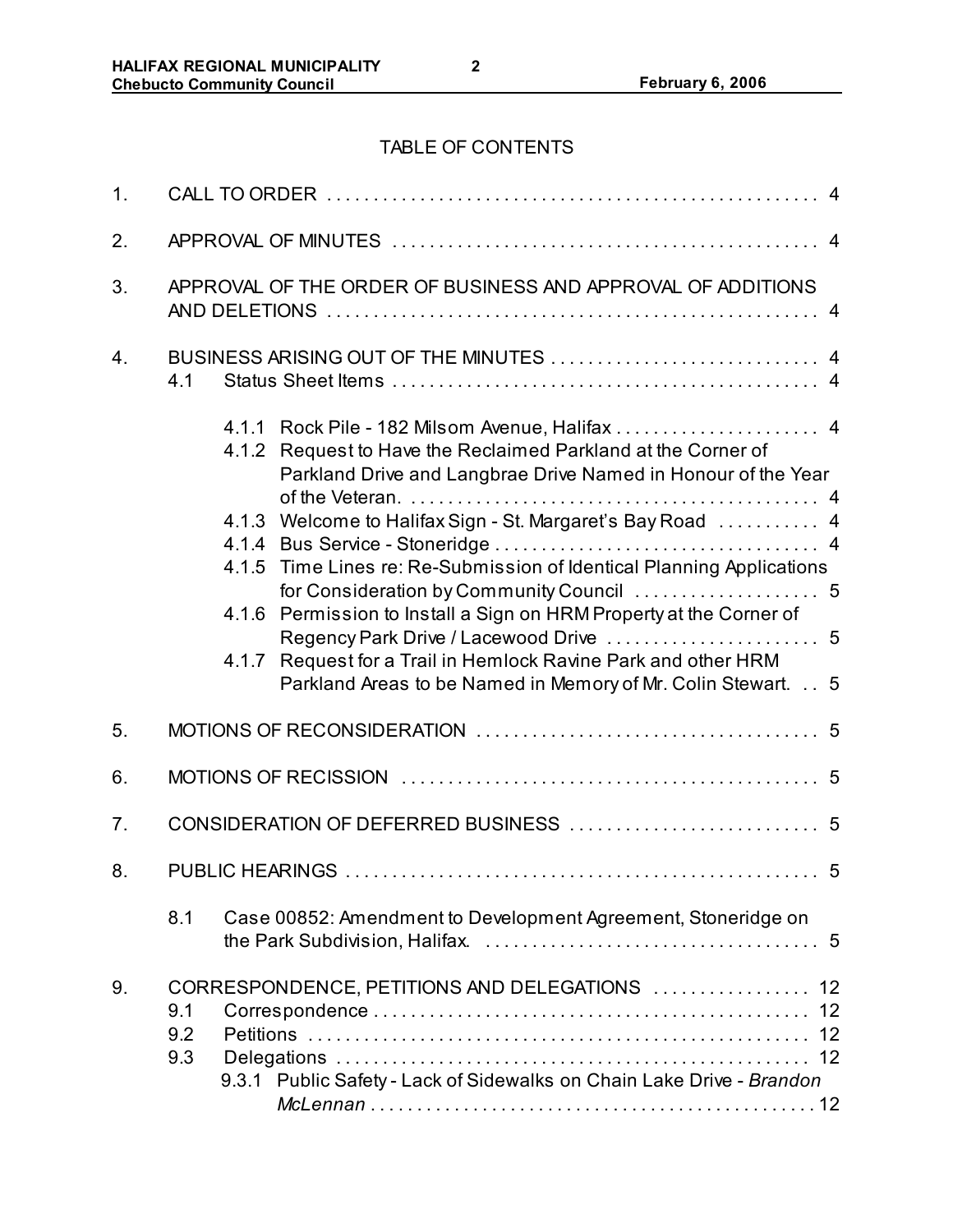|     | 9.3.2 Long Lake Provincial Park Association (LLPPA) - Mr. Alain                                                |
|-----|----------------------------------------------------------------------------------------------------------------|
| 10. |                                                                                                                |
|     | 10.1                                                                                                           |
|     | 10.1.1<br>Case 00873: Non-Substantive Amendment to Stage I<br>Development Agreement - Main Avenue, Halifax  12 |
| 11. |                                                                                                                |
| 12. |                                                                                                                |
| 13. |                                                                                                                |
| 14. |                                                                                                                |
| 15. |                                                                                                                |
| 16. |                                                                                                                |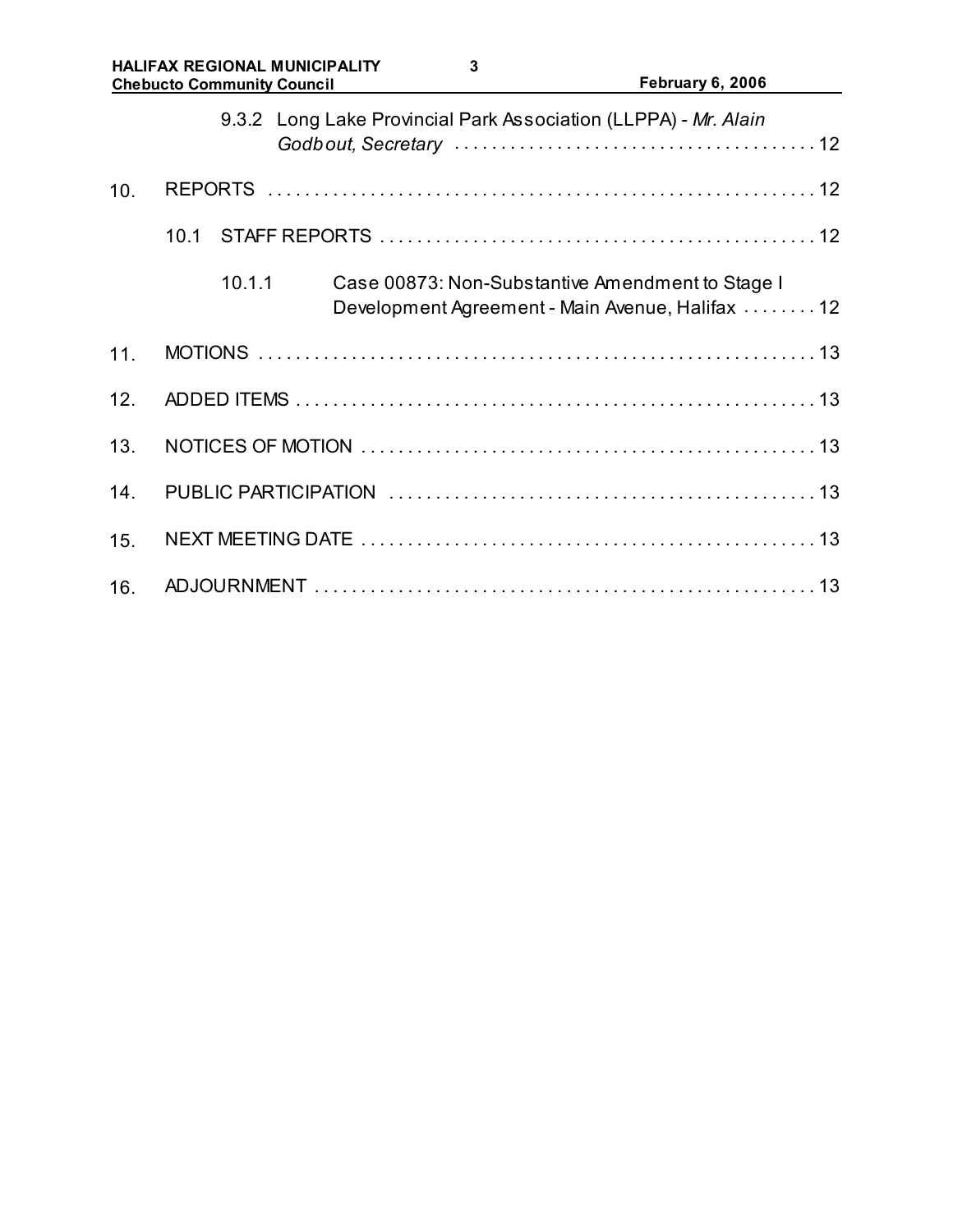### **1. CALL TO ORDER**

The Chair called the meeting to order at 7:01 p.m. in the Keshen Goodman Library, Halifax.

**2. APPROVAL OF MINUTES** - January 9, 2006

**MOVED by Councillor Hum, seconded by Deputy Mayor Walker that the minutes of the regular meeting of January 9, 2006 be approved as circulated. MOTION PUT AND PASSED.**

**3. APPROVAL OF THE ORDER OF BUSINESS AND APPROVAL OF ADDITIONS AND DELETIONS**

**MOVED BY Councillor Mosher, seconded by Councillor Wile that the agenda be approved as amended. MOTION PUT AND PASSED.** 

- **4. BUSINESS ARISING OUT OF THE MINUTES**
- **4.1 Status Sheet Items**:
- **4.1.1 Rock Pile 182 Milsom Avenue, Halifax**

Councillor Mosher, although declaring a conflict as she is a resident of Milsom Avenue, advised that the General Manager for the Halifax Regional Water Commission (HRWC) has been in contact with her. Deputy Mayor Walker, who is representing the residents on her behalf, will meet with HRWC staff and the resident for a site visit.

## **4.1.2 Request to Have the Reclaimed Parkland at the Corner of Parkland Drive and Langbrae Drive Named in Honour of the Year of the Veteran.**

• An Information Report dated January 30, 2006 was before Community Council.

Councillor Wile requested a deferral until she is able to meet with MLA Diana Whalen on this matter.

### **4.1.3 Welcome to Halifax Sign - St. Margaret's Bay Road**

Councillor Mosher requested that this matter be sent to Civic Addressing Staff and RPAM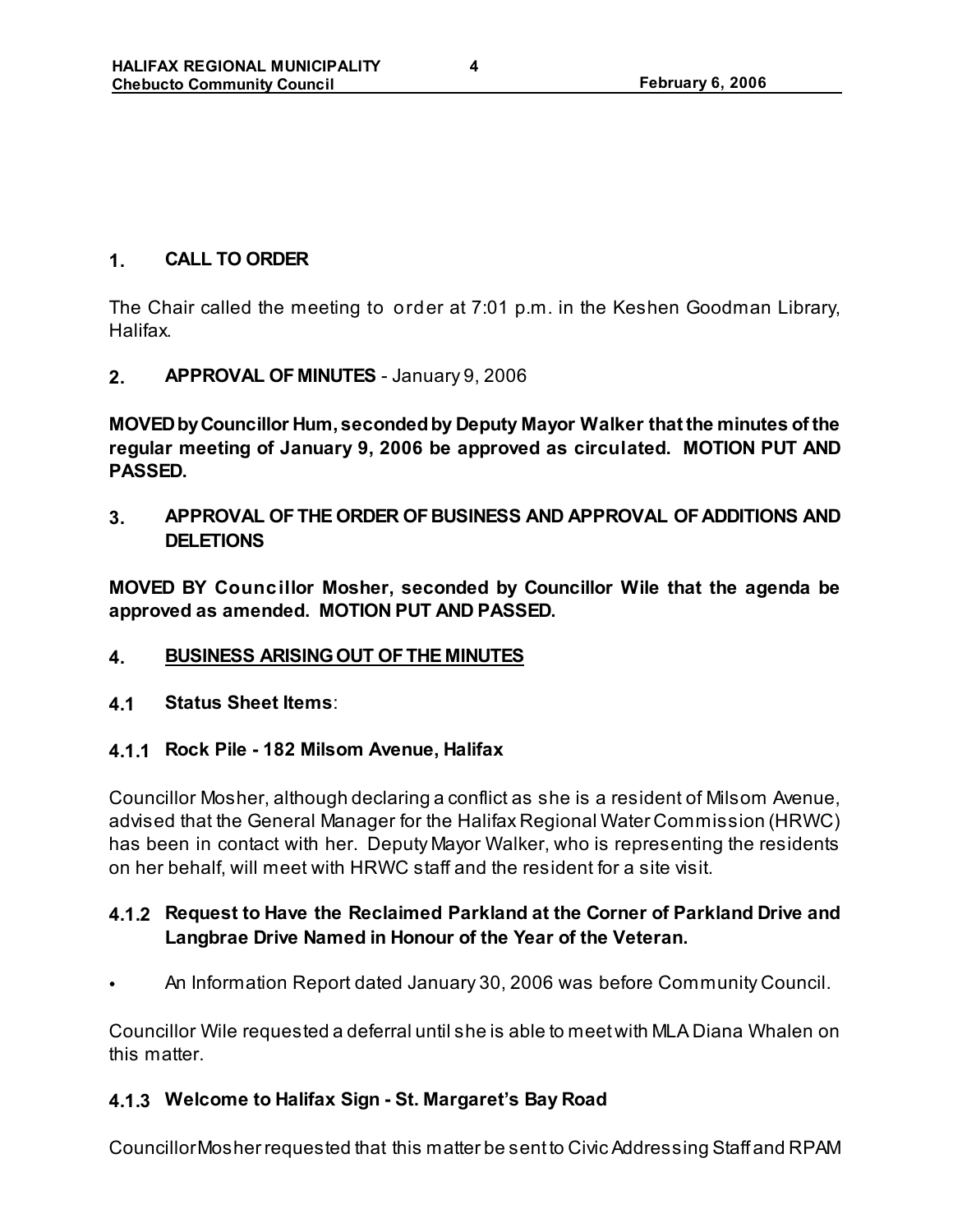(Real Property Asset Management - Park Planning) as a capital budget reques t for repairs/upgrades to the sign and landscaping around the sign.

#### **4.1.4 Bus Service - Stoneridge**

• An Information Report dated January 13, 2006 was before Community Council.

Councillor Mosher thanked staff for the prompt response. She requested Metro Transit re-assess this request as Walter Havil Drive is to be connected within a year. Mr. Ken Silver, Manager, Transit Planning & Developm ent, Metro Transit advised that he will review the request in light of the new information.

## **4.1.5 Time Lines re: Re-Submission of Identical Planning Applications for Consideration by Community Council**

Councillor Mosher advised that a report was requested addressing the issue of how an identical planning application could repeatedly come forward to Community Council for consideration. How many times does the community have to be subjected to the same public hearing/process when there are no changes to the application. Clarification is requested from Legal Services.

## **4.1.6 Permission to Install a Sign on HRM Property at the Corner of Regency Park Drive / Lacewood Drive**

Councillor Wile advised that HRM Staff are meeting with representatives of Theatre Halifax for more information on exact placement of the sign as well as the size, shape and intended content of the sign. Staff are concerned with safety and aesthetics of the sign.

A report is expected.

### **4.1.7 Request for a Trail in Hemlock Ravine Park and other HRM Parkland Areas to be Named in Memory of Mr. Colin Stewart.**

Councillor Hum advised that it may be a few months before the request is finalized. HRM staff are finalizing the three entrance signs to Hemlock Ravine Park which will soon be installed.

- **5. MOTIONS OF RECONSIDERATION None**
- **6. MOTIONS OF RECISSION None**
- **7. CONSIDERATION OF DEFERRED BUSINESS None**
- **8. PUBLIC HEARINGS**
- 8.1 Case 00852: Amendment to Development Agreem ent, Stoneridge on the Park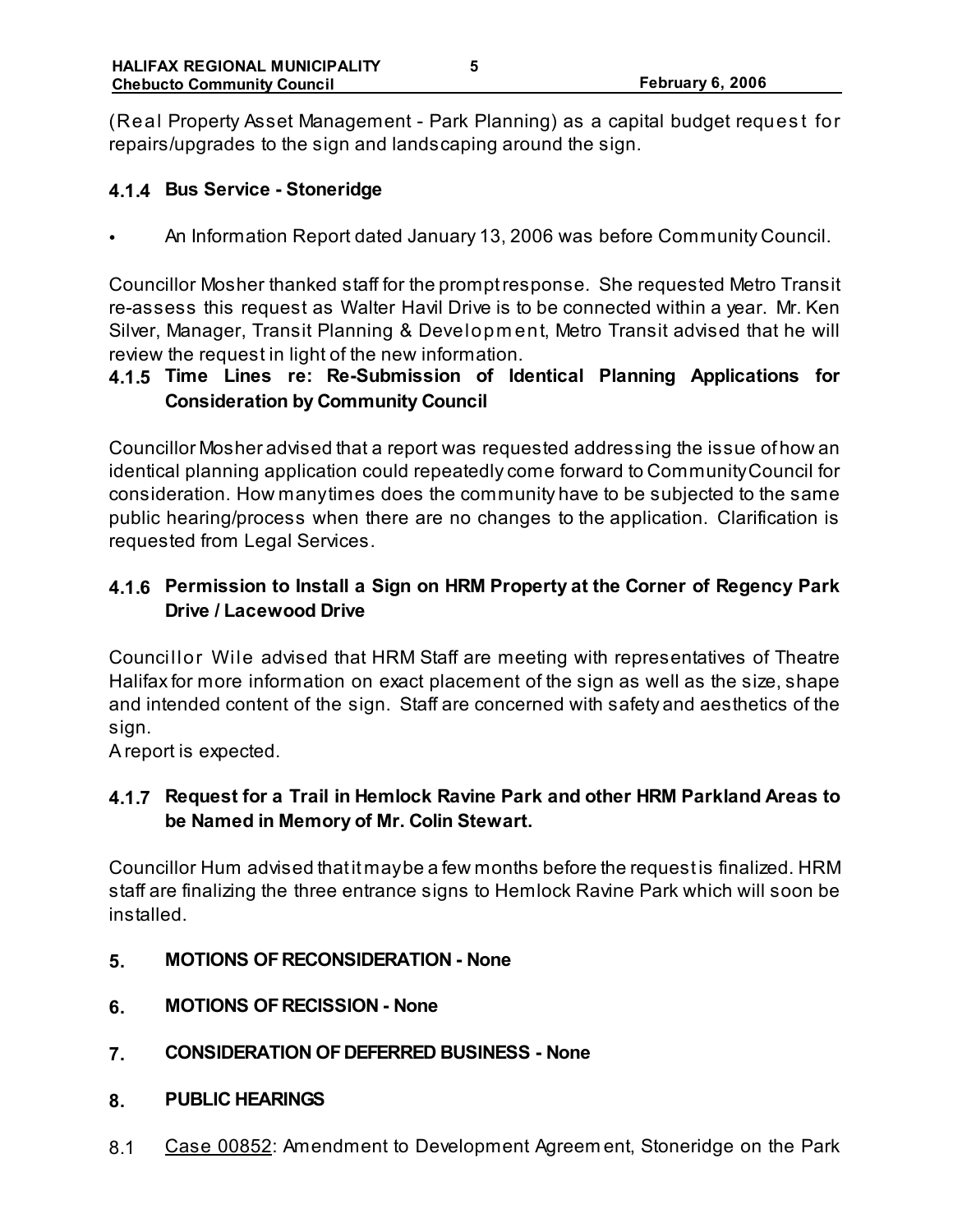Subdivision, Halifax

The following written submissions were received prior to the Community Council meeting and circulated to Councillors and Staff:

- An e-mail dated January 8, 2006 from Mr. Jim Connolly.
- An e-mail dated January 8, 2006 from Eleanore & Keith Eddy.
- An e-mail dated January 8, 2006 from Lei Jiang & Juan Zhou.
- An e-mail dated January 8, 2006 from Gary & Kathy MacDonald.
- An e-mail dated January 8, 2006 from Shannon Mahar & Jason Brown.
- An e-mail dated January 9, 2006 from Maria Dlutek.
- An e-mail dated January 9, 2006 from Robert Grant.
- An e-mail dated January 11, 2006 from Nancy & Richard Legge.
- An e-mail dated January 23, 2006 from William J. Brown.
- A fax dated January 26, 2006 from Mike Shacklock.
- An e-mail dated February 4, 2006 from Peter Twohig.
- An e-mail dated February 6, 2006 from Elden Wiebe.
- An e-mail dated February 6, 2006 from Shawn Murray.

The following submissions were presented for the record at the meeting:

- A letter from Ms. Dianne Nickerson.
- A letter from Ms. Eleanore Eddy and copy of a petition signed by 43 Residents of the Stonebury.
- A letter from Mr. Jim Connolly dated February 6, 2006.
- Three documents from Ms. Esther Enns dated February 6, 2006 including statistical data on petition results and a copy of a petition signed by area residents.
- A Staff Report dated December 16, 2006 was before Community Council.

Mr. Paul Sampson, Planner, presented the report. He explained that in June 2005, staff recommended approval of the proposal but based on valid concerns and issues raised during the June 27, 2005 Chebucto Community Council session and the resulting decision of the Community Council, Planning Staff are now recommending refusal of the propos al. He indicated that staff from HRM's Real Property and Asset Management (RPAM) Business Unit, Mr. Tom Crouse and Mr. Robert Jahncke, Senior Parkland Planner, Real Property and Asset Management, were in attendance to speak to the issue of cash-in-lieu.

Councillor Mosher requested that RPAM staff provide comment on why 12,000 square feet of parkland was valued at only \$65,000.

Mr. Thomas Crouse, Team Leader, Real Estate, Real Property and Asset Management explained that Real Estate was asked to give an estimated value for the land. Staff determined a raw land value. He added that a specific appraisal was not requested for this case. He suggested a specific appraisal be done for the area and the immediate area to determine an estimated land value.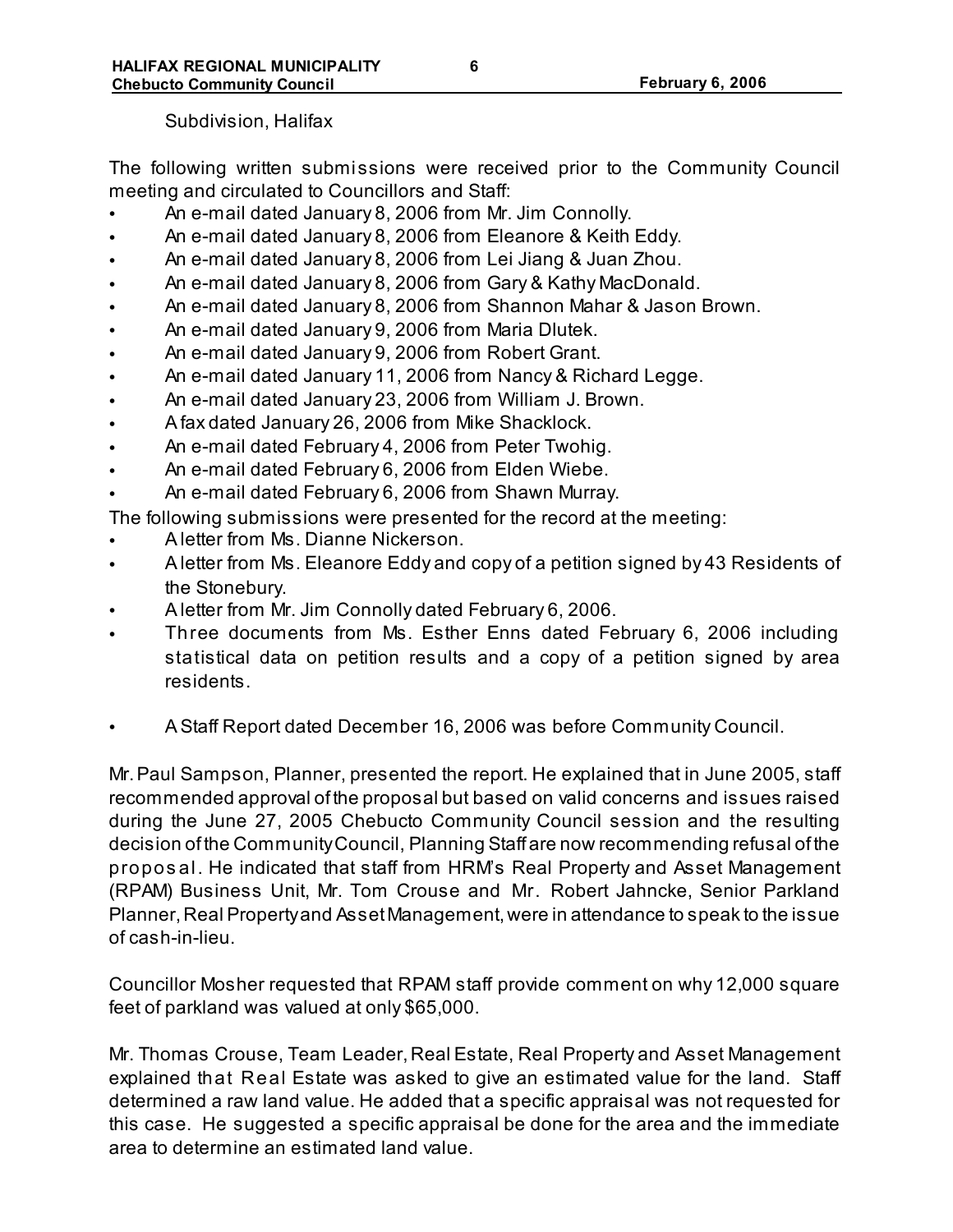Councillor Mosher requested staff conduct a specific appraisal of the land for this specific site. She further requested that staff provide a breakdown as to how the \$65,000 figure for 12,000 square feet of parkland was determined.

Councillor Adams, Chair, reviewed the guidelines for the public hearing. He then called for speakers for or against the proposal.

#### **Public Speakers**:

- **1. Mr. Louis de Montbrun, Vice-President, United Gulf Developments Inc.**
- He presented a PowerPoint presentation including aerial photographs of the area.
- He commented that he spoke to many people in the area who indicate that they love the area and homes.
- He indicated that a petition circulated in the community has an incorrect lot configuration. Lots are 40,0000 square feet not 50,0000 square feet.
- The seven lots are 30 m from any wetlands which is outside the buffers required by the By-laws (65 ' or 20m).
- He indicated that there are 200 square metres of parkland in the area and the 12,000 square feet of parkland for these seven lots will not be detrimental to the parkland.
- No trees will be disturbed around the lots . The trees will create a buffer.
- Since the June meeting, United Gulf has spent \$30,000 for fencing along the parkland at Hail Pond. The trail around the pond will be completed.
- This development agreement has a sunset clause (deadline) that the original development agreement did not have.
- No one will be able to move into the Waterton building until the trail is completed.
- There is no change in density.
- \$65,000 is in kind and is worth more to HRM.

# **2. Mr. Ross Miller, Ridgepark Lane**

- He indicated that his was one of the first three homes built on Hail Pond.
- He questioned why this issue was before Community Council for the third time when it was defeated twice already. This is the third time he has offered comment on the issue.
- In regard to United Gulf wanting five more lots on the lake, he commented that he has not been able to swim in Hail Pond for the last two years.
- We will get a ten-storey building anyway. Why develop more on the lake.
- He added that when he informed United Gulf of his decision not to support this development, they informed him that they could put two four storey buildings there.
- Homes will be smaller but taller (skinnier and taller) and we will be able to see them, they will change the look of the park.
- He added that his tax assessment has gone up \$100,000 in the last three years.
- United Gulf did not tell the area residents what would happen at the lake site.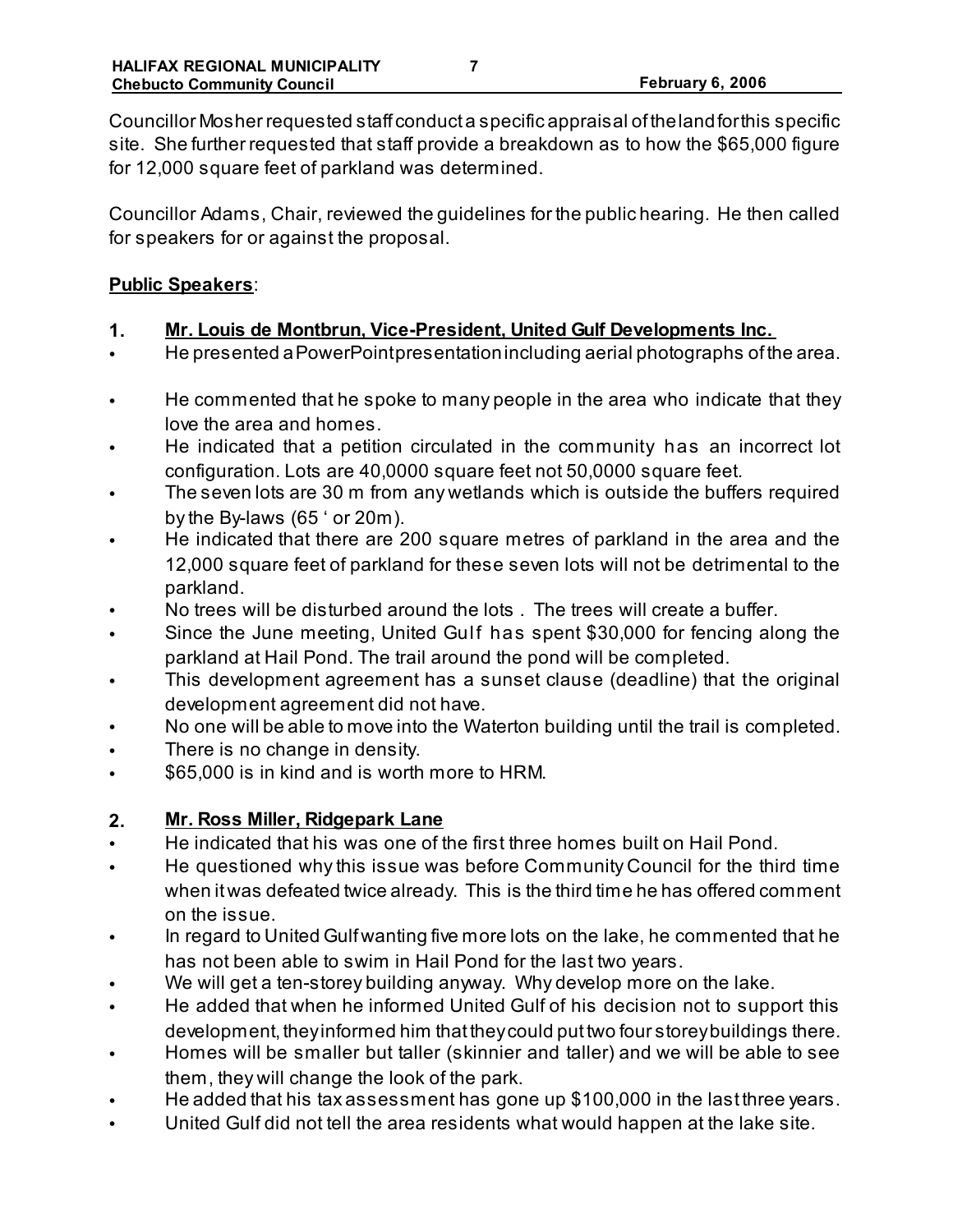### **3. Lei Jiang, Ridgepark Lane**

- Indicated that their household strongly disagrees with the proposal by United Gulf.
- Requests that Chebucto Community Council refuse the application for amendment as there is no good reason for it to be approved.
- HRM has a policy to preserve parkland so why would Council still consider selling the Hail Pond parkland especially at such a low price.
- Converting of parkland to building lots would depreciate the value of all property in the area and degrade the standard of community life.
- The development proposed is not good for the environment.
- Hail Pond park should be completed as part of the original agreement.
- Why does the city need to sell our parkland in order to get money to have the park around Hail Pond finished? Why after all these factors are taken in to account would Chebucto Community Council want to approve this amendment?
- This is the third public hearing for the same matter. Why does HRM allow the same application to be filed, again and again. This is not a good way to use our taxpayers money.

### **4. Ms. Diane Nickerson**

- This is environmentally sensitive land.
- Concern that development in Stoneridge area is happening at a dismaying speed and not without problems. There have been minor car accidents at area intersections.
- Broken promises that have been made by the developer who previously promised \$65,000 in improvements at the Stonebury discussions to get the bid to build a 17 storey. The 17 storey did not get our support but three buildings are there and they have created a wind tunnel which residents said would happen.
- She cited Great Britain as an example of how they have given sanctity to the land especially around waterways in that it is protected from development.
- She would like to continue exploring the area with her grandsons and protect the natural environment for ourselves and those that come after us.

# **5. Eleanore Eddy, Stoneridge**

- Submitted a petition signed by 43 residents of the Stonebury Condominium asking Community Council to refuse the amendment.
- Commented that she lives directly across from Hail Pond but did not receive notice of this public hearing.
- Questioned how HRM can give away 12,000 square feet of designated parkland.
- Advised that she bought into the Roxbury Condominiums after being told of the benefits of the parkland which would always remain parkland.
- She questioned how Community Council could refuse the proposed amendment in June and approve it in January.
- Reasons for refusal: trees felled, park not finished, \$65,000 is below the true value of the land (the last lot in this area s old for \$150,000), where will wildlife (birds/deer) in the area go.
- Trees and parkland would be lost forever and as one elder said, we need trees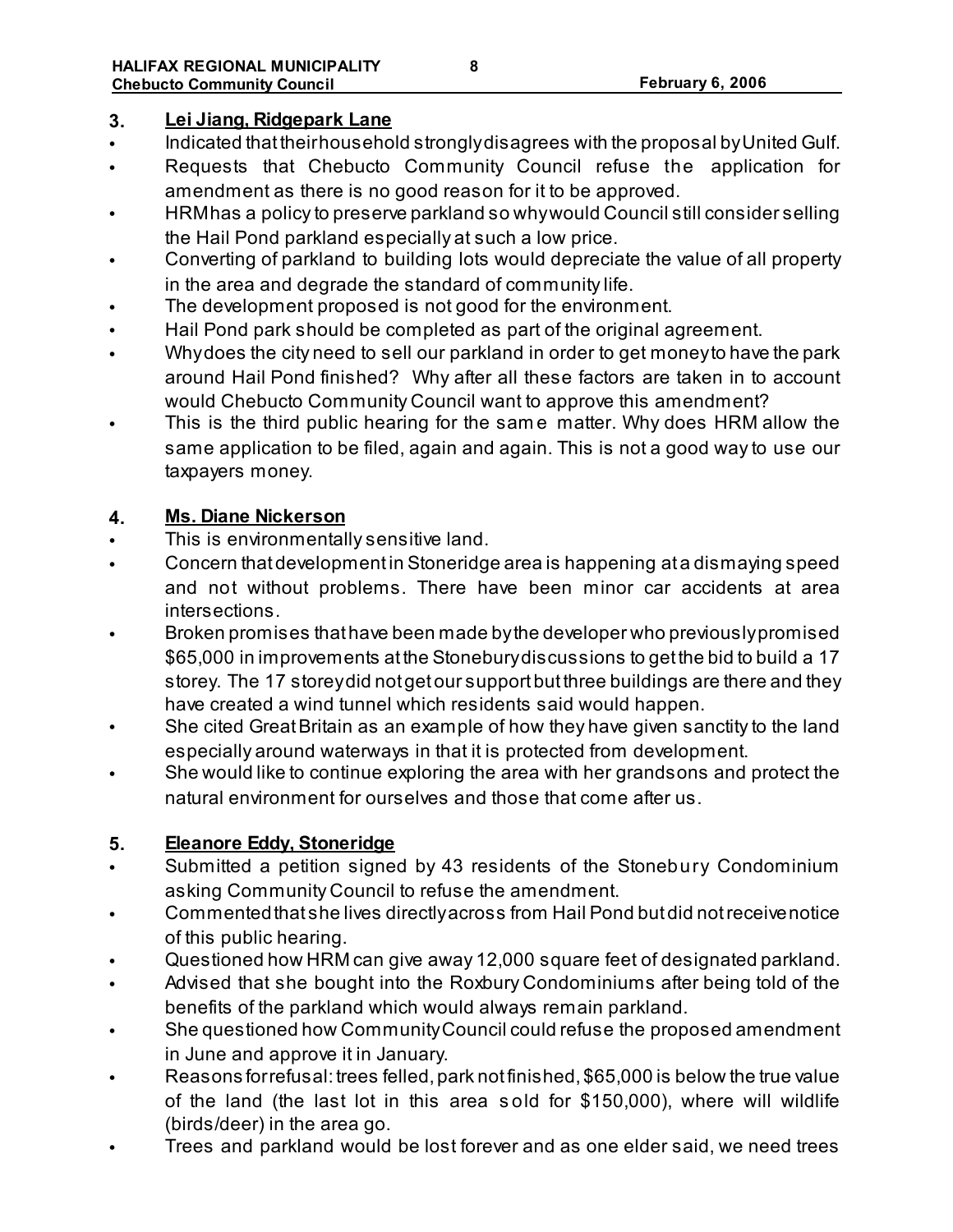to produce oxygen so we can breath.

- We have elected the Councillors to represent the best interest of the residents and residents of the Roxbury do not believe giving away parkland is in their best interest.
- There is no other accessible parkland unless we get in our cars and drive.
- She urged Councillors to refuse this amendment.

Councillor Adams read the petition into the record as follows: "*A petition to Chebucto Community Council requesting that it refuse to amend the Stoneridge on the Park Development Agreement to permit seven additional lots as described in Case 00852."*

### **6. Patricia Jiang, Ridgepark Lane**

- Indicated that she was speaking in support of the community and on behalf of the youth of today.
- She is against approval of this amendment. If approved, it would cause destruction of valuable parkland as 12,000 square feet will be clear cut.
- The number of trees in the world is declining and we need to keep them as they provide home/shelter for birds/animals.
- More houses will contribute to pollution.
- Council should be working for a healthier future.
- This matter is part of a global issue as once land is gone it is gone forever. Natures lands have to be preserved and HRM indicates that it wants to protect parkland.
- She concluded her comments indicating that she is against the construction of the seven lots especially of the three that would deprive the community of parkland.

# **7. Bill Brown, Walter Havill Drive**

- Resident of Roxbury and Vice-President of the Condo Board.
- Submitted a petition signed by 40 residents of the Roxbury.
- He indicated that this issue could be brought forward every year and he will speak to it every time.
- He commented that Chebucto Community Council has no legal obligation to approve this request.
- Regarding the "proposed parkland" he commented that it is not "proposed parkland" as it is clearly indicated as parkland in the existing development agreement.
- The \$65,000 amount for the lots is so ludicrous an amount for this property as to not even be a debatable issue. An "in kind" agreement with someone is not a basis for good business at all.
- The environmental affects are debatable specifically in regard to the setback to the water course, the developer says the development is within 178' from the lake but some feel it is within 100' of the water course.
- The allowable population density for Stoneridge is 22 persons per acre. In areas of high population density, parkland is especially important.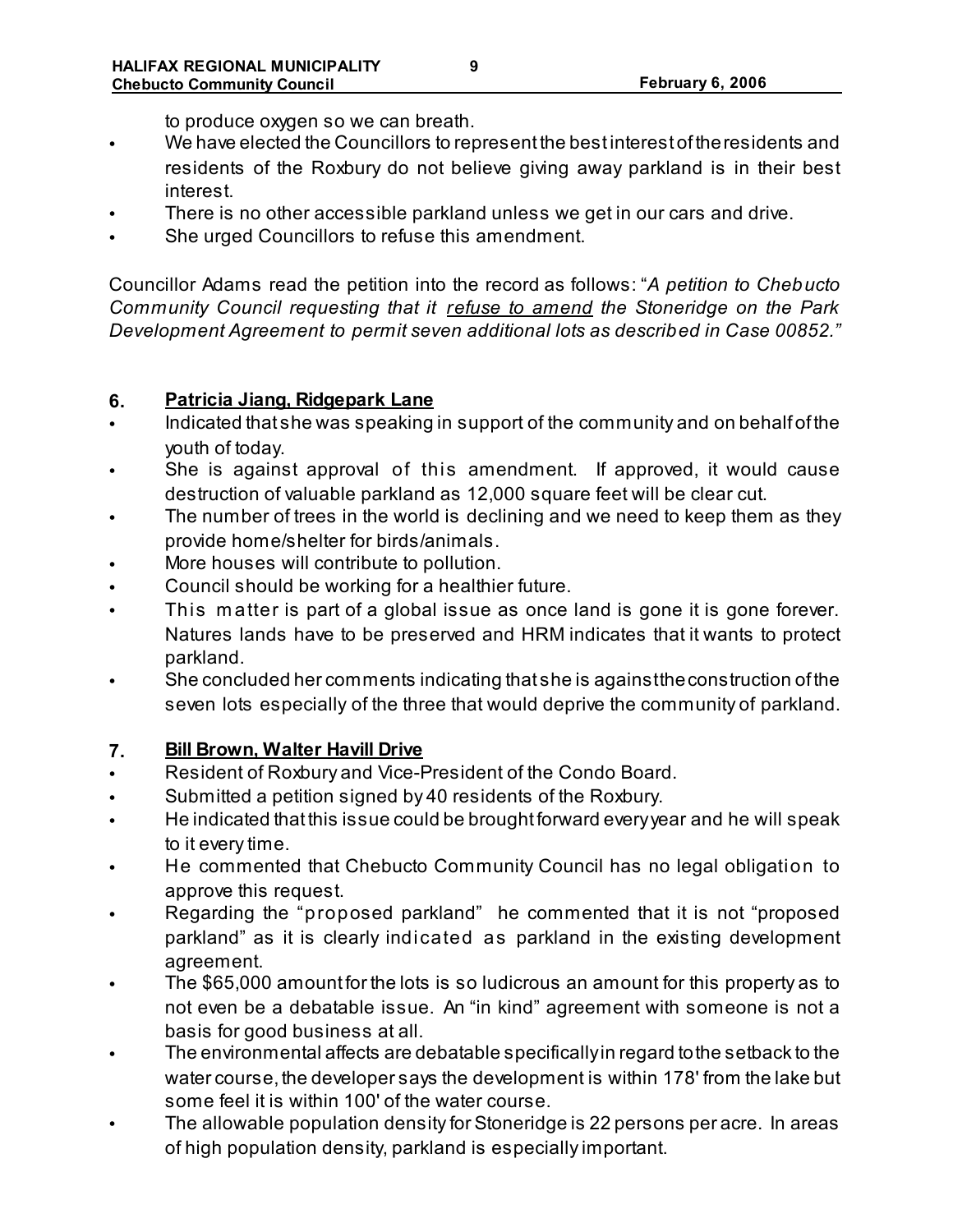- Given the low density of population in Nova Scotia, we do not pay enough attention to what we do have, other places such as San Antonio, Texas, residents have to drive ½ an hour to find a walking area.
- He urged Community Council to refuse this amendment.

### **8. Jim Connolly, RidgePark Lane**

- He submitted his comments in writing.
- He urged Community Council to refuse to amend the development agreement.
- This is the third time the public have spoken on this matter and the third time he has had to come before Community Council to ask that they not approve rezoning of Hail Pond parkland for residential use. He listed the following reasons for refusal:
	- 1. HRM does not have a legal obligation to grant the amendment.
	- 2. Environmental effects of building on this site have not been properly described or understood.
	- 3. United Gulf's offer in exchange for 12,000 square feet of lakefront land is grossly inadequate ((\$65,000).
	- 4. Stoneridge Homeowners pay more than enough property tax to provide park infrastructure.
	- 5. Loss of parkland and property values; the land in question is not proposed parkland as it is clearly designated as parkland in the existing development agreement.
	- 6. Reduced quality of community life: In areas of high population density, parkland is very important, especially to those who live in apartment style accommodations.
	- He concluded by indicating that the proposed amending agreement does not comply with a number of HRM policies and does not represent good value for HRM or the residents of Stoneridge.

### **9. Esther Enns, Resident of Stoneridge**

- She circulated two sets of documents (a map and a petition) to Community Council and submitted her comments in writing for the record. She added that she is frustrated that this request is com ing forward for the third time and is speaking against the proposal.
- A vast majority of Stoneridge residents do not want the parkland sold. She referred to the coloured map she circulated to Community Council indicating single family dwelling residents also against the amendment.
- There is a lack of environmental analysis and no plans for environmental protection submitted by United Gulf.
- An already poor ratio of density to green space is worsened by this proposal.
- The one contiguous parcel of land for future parkland development is comprised if the "chunk" is taken out.
- The proposal is a poor business deal for HRM. The price offered by United Gulf is too low and the in kind deal is too vague.
- The proposed amendment changes the terms under which residents bought their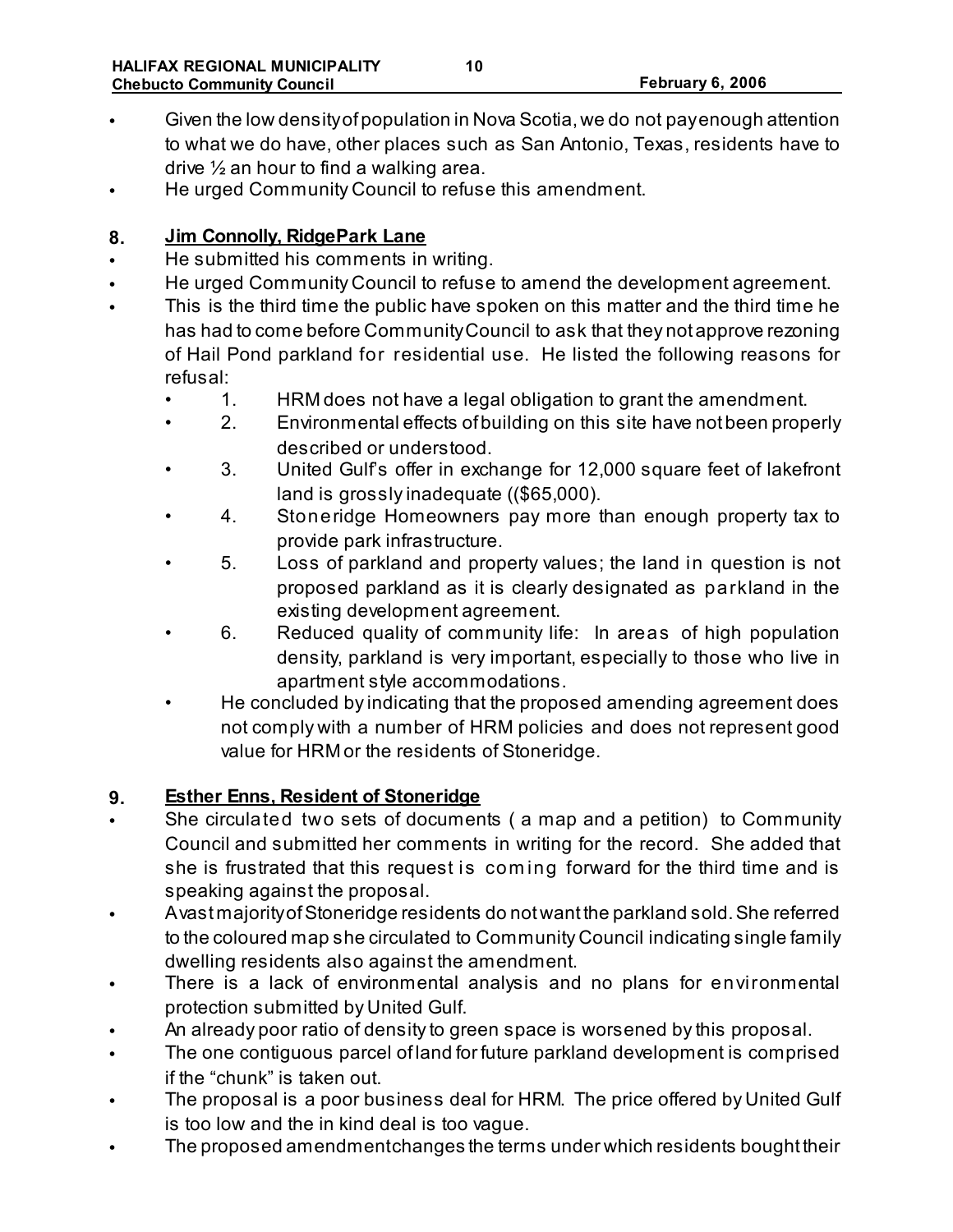property. There was to be land in reserve for park use.

- The plan disregards the fact that land jutting out behind the proposed residential development is wetland and not suitable for parkland.
- She implores the Community Council to not sell off the land.

#### **10. Helen Stewart , Walter Havil Drive**

- She purchased her condominium with the express view of enjoying Hail Pond.
- She expressed concern with the local wildlife (herons, kingfishers, ospreys, deer) that would be disturbed by construction as they have just returned to the area.
- She does not want the land sold.
- She commented that she has 1300 square fee that is assessed at \$178,000 so the value for money HRM would be getting is not great. She commented that United Gulf made many promises to her when she bought her property but they have not come to fruition. She suggested that the promises being made be obtained in writing.
- She suggested development of the parkland be under the control of Community Council or the Stoneridge residents themselves.

Councillor Adams called for any further speakers for or against the proposal. Hearing none, the Proponent was invited to come forward at this time for summary remarks.

Mr. Louis de Montburn, Vice-President, United Gulf, provided a summary at this time.

- He advised that he spoke to a community member regarding the petition that was circulated and indicated that the information attached to the petition regarding what was proposed was actually incorrect.
- In regard to the value of the land, United Gulf is in the business of land development and does understand land development. An agreement with HRM staff, who understand real estate, was negotiated and the true value of those lots after the cost of development was determined.
- He referred to an aerial photo of the area indicating that the proposed lots are well in excess of the required setbacks to any wetlands/watercourse.
- He commented in response to comments made by a previous speaker, that if a person is not pleased with a real estate agent there are mechanisms within the real estate board to hold that person accountable.
- He responded to comments made referring to treatment/protection of land in London, England indicating that he lived in London and these types of parcels of land are non-existent in London (the size of Peninsula HRM).

Mr. Louis de Montbrun, United Gulf, clarified for Councillor Adams that there are no lakefront lots here only lake access. He further clarified for Councillor Mosher that no trees would be disturbed surrounding the lots but some trees would have to be removed on the lots to construct the homes.

Mr. Paul Sampson, Planner, clarified for Councillor Hum that the provincial Department of Environment and the Federal Department of Fisheries and Oceans have confirmed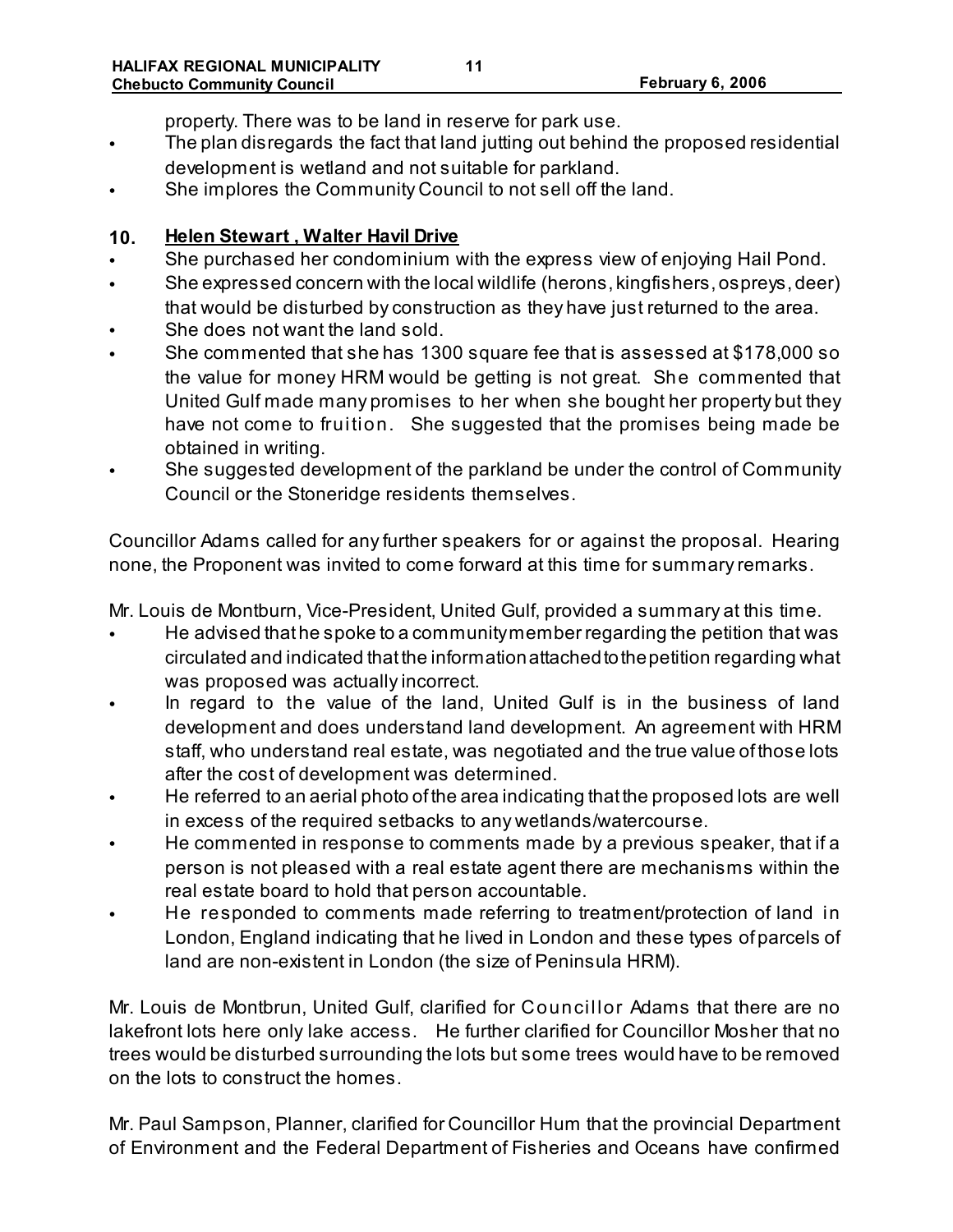that the water course leading into Hail Pond on HRM's current park parcel is considered a watercourse (a number of pipes under Walter Havil Drive - storm sceptres) and at the moment there is water there. At some periods during the year there may not be water at that location. Mr. Sampson further clarified for Councillor Adams that the lots still meet the setback requirements as well as the proposed Regional Plan requirements.

**MOVED BY Deputy Mayor W alker, seconded by Councillor Mosher that the public hearing be closed. MOTION PUT AND PASSED.** 

### **MOVED BY Deputy Mayor Walker, seconded by Councillor Hum that Chebucto Community Council recommend to amend the development agreement for Stoneridge on the Park Subdivision, Halifax.**

Councillor Mosher commented that she would like to see Chebucto Community Council maintain their earlier decisions on this matter and deny the amendments. Further, she requested clarification from Legal Services as to the number of tim es the same application can be brought before Community Council subjecting res idents to return repeatedly to express their comments on an identical application.

She further commented that there has been valid information brought forward during this public hearing process. Residents bought their homes in the the area based on the Hail Pond Park and the proposed development of parkland.

She added that:

- The loss of the parkland would result in a reduction in property value for area residents.
- There would also be a visual disturbance with the removal of some trees adding she is attempting to have a value assigned to trees as some other municipalities have done.
- Once the parkland is gone, it is gone.
- HRM needs a standard to measure parkland (cash in lieu or land). \$65,000 does not seem adequate.
- There is no detail of the in kind services.

Without a vote being taken on the motion on the floor the following motion was placed: **MOVED BY Councillor Mosher, seconded by Deputy Mayor Walker that Chebucto Community Council defer this matter for one month subject to:**

- **1. An appraisal of the land in the immediate neighbourhood and its potential value.**
- **2. An explanation of the exact criteria for in kind services including specifics of what those in kind services are/will be.**
- **3. Staff are to take into consideration all comments/concerns raised during the public hearing and determine if they are valid reasons under the MPS (Municipal Planning Strategy).**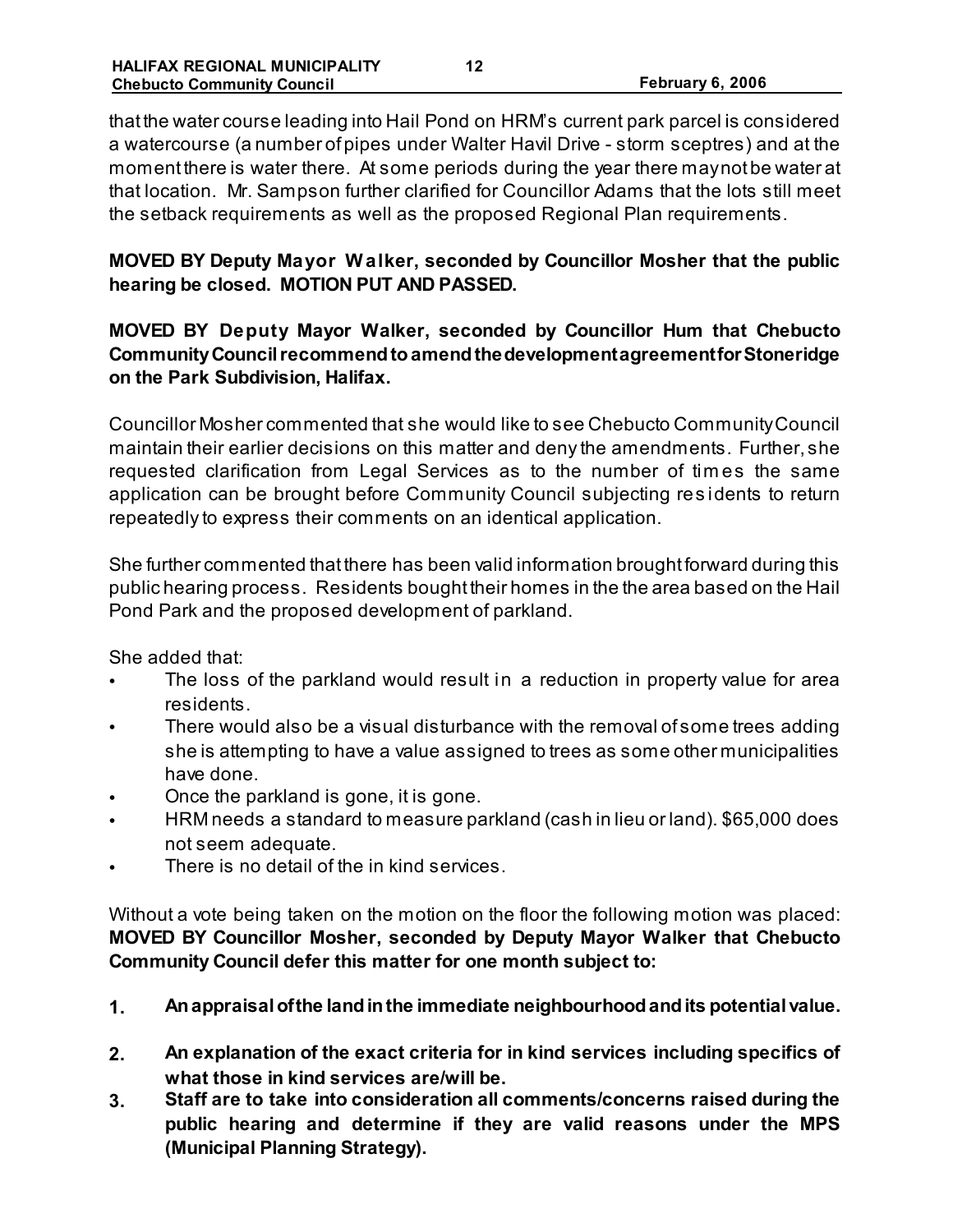Ms . Karen Brown, Solicitor, responded to Councillor Mosher that once information is received regarding the value of the land as per the requested appraisal, a decision would be made at that time on whether or not a new public hearing would be required.

Councillor Mosher commented that all submissions were submitted to the Legislative Assistant and are part of the public record.

#### **MOTION TO DEFER PUT AND PASSED UNANIMOUSLY.**

#### **9. CORRESPONDENCE, PETITIONS AND DELEGATIONS**

- 9.1 Correspondence None
- 9.2 Petitions None
- 9.3 Delegations
- 9.3.1 Public Safety Lack of Sidewalks on Chain Lake Drive

Mr. Brandon McLennan, who requested to present to Community Council on this matter, was not in attendance at this meeting.

#### 9.3.2 Long Lake Provincial Park Association (LLPPA)

Dr. Martin Willison and Mr. Alain Godbout presented on the Long Lake Provincial Park Association and their goal for a park management plan. Public consultations will begin in Spring 2006.

#### **10. REPORTS**

#### **10.1 STAFF REPORTS**

- **10.1.1** Case 00873: Non-Substantive Amendment to Stage I Development Agreement Main Avenue, Halifax
- A staff report dated January 24, 2006 was before Community Council.

**MOVED BY Deputy Mayor Walker, seconded by Councillor Mosher that the Chebucto Community Council:**

- **1. Approve the amendments to the Stage I Development Agreement for the Mount Royal Residential Development on Main Avenue, Halifax, presented as Attachment "A" to the report dated January 24, 2006.**
- **2. Require the Amending Agreement for Stage I be signed and delivered within 120 days, or any extension thereof granted by Council on request of this**